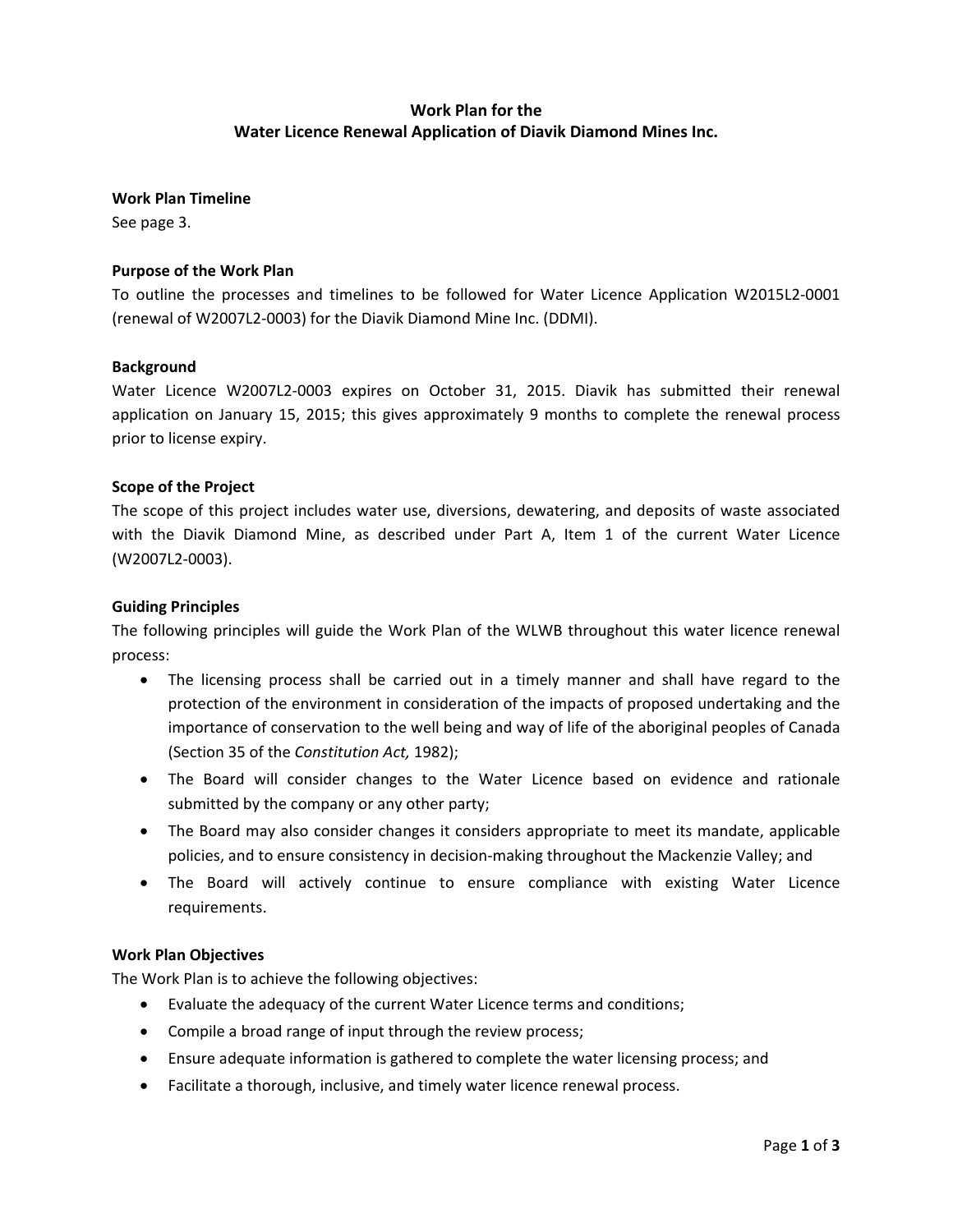## **Work Plan for the Water Licence Renewal Application of Diavik Diamond Mines Inc.**

### **Opportunities for Community Engagement**

- The Board requires Diavik to engage with communities and aboriginal organizations regarding their Water Licence Application prior to its submission;
- The Board will distribute the Water Licence Application to all reviewers on the Board's 'Diavik Distribution List' – including aboriginal organizations, governments, and communities – for review using the LWB Online Review System;
- The Board will include a notification(s) regarding the review process in the newspaper;
- The Board will coordinate a technical session(s) to address specific issues that require more focused review and discussion;
- The Board will hold a public hearing; and
- Any other consultation or engagement activity that the Board considers appropriate.